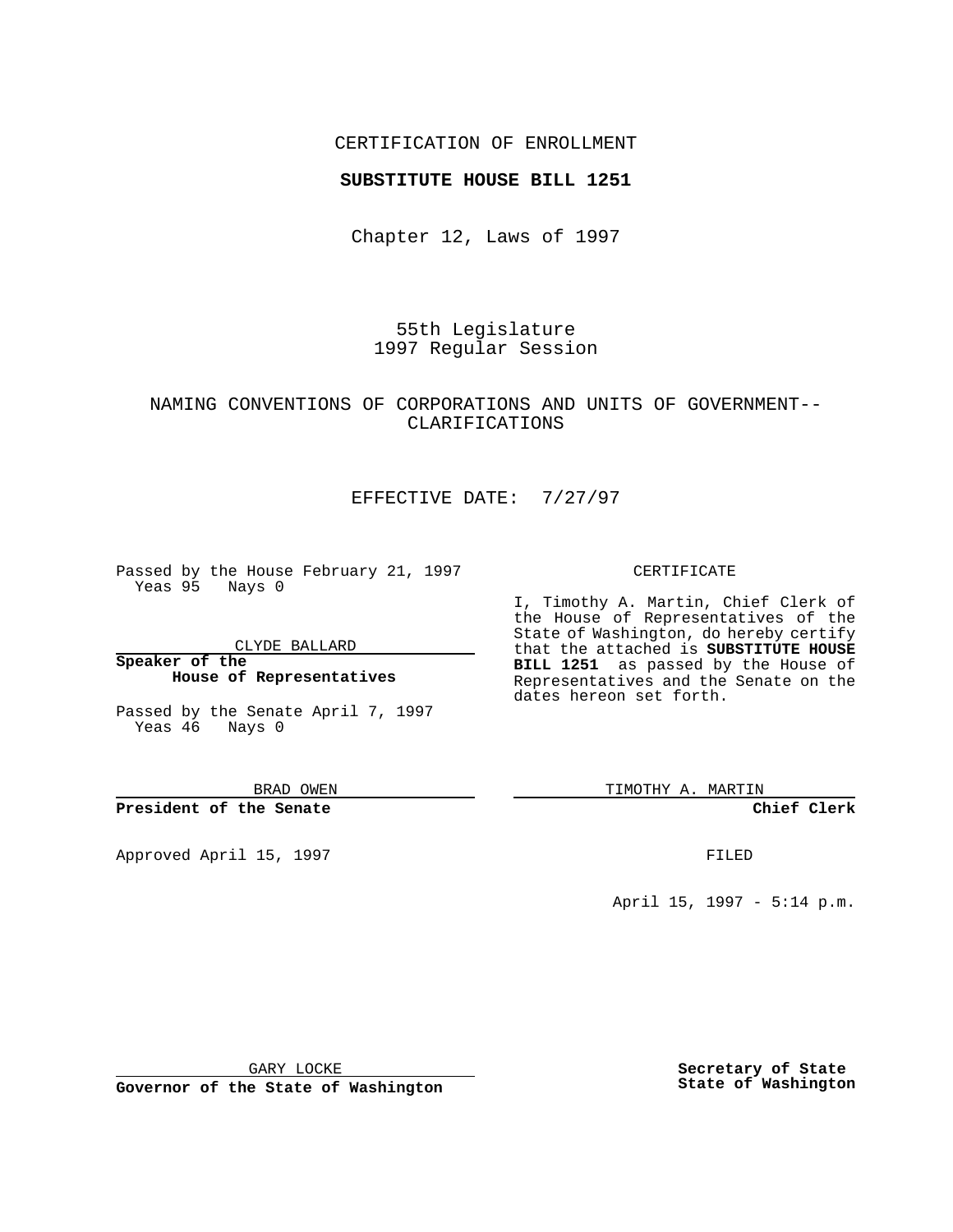# **SUBSTITUTE HOUSE BILL 1251** \_\_\_\_\_\_\_\_\_\_\_\_\_\_\_\_\_\_\_\_\_\_\_\_\_\_\_\_\_\_\_\_\_\_\_\_\_\_\_\_\_\_\_\_\_\_\_

\_\_\_\_\_\_\_\_\_\_\_\_\_\_\_\_\_\_\_\_\_\_\_\_\_\_\_\_\_\_\_\_\_\_\_\_\_\_\_\_\_\_\_\_\_\_\_

Passed Legislature - 1997 Regular Session

### **State of Washington 55th Legislature 1997 Regular Session**

**By** House Committee on Government Administration (originally sponsored by Representatives Parlette, Costa, Sheahan, Sterk, Lantz, Kenney, Skinner, Lambert, Gardner, D. Schmidt and Wensman; by request of Secretary of State)

Read first time 01/31/97.

 AN ACT Relating to names of corporations and units of government; adding a new section to chapter 23B.14 RCW; adding a new section to chapter 24.03 RCW; adding a new section to chapter 24.06 RCW; adding a new section to chapter 24.12 RCW; adding a new section to chapter 24.20 RCW; adding a new section to chapter 24.24 RCW; adding a new section to chapter 24.28 RCW; and adding a new section to chapter 23.86 RCW.

BE IT ENACTED BY THE LEGISLATURE OF THE STATE OF WASHINGTON:

 NEW SECTION. **Sec. 1.** A new section is added to chapter 23B.14 RCW to read as follows:

 (1) Any county, city, town, district, or other political subdivision of the state, or the state of Washington or any department or agency of the state, may apply to the secretary of state for the administrative dissolution, or the revocation of a certificate of authority, of any corporation using a name that is not distinguishable from the name of the applicant for dissolution. The application must state the precise legal name of the governmental entity and its date of formation and the applicant shall mail a copy to the corporation's registered agent. If the name of the corporation is not distinguishable from the name of the applicant, then, except as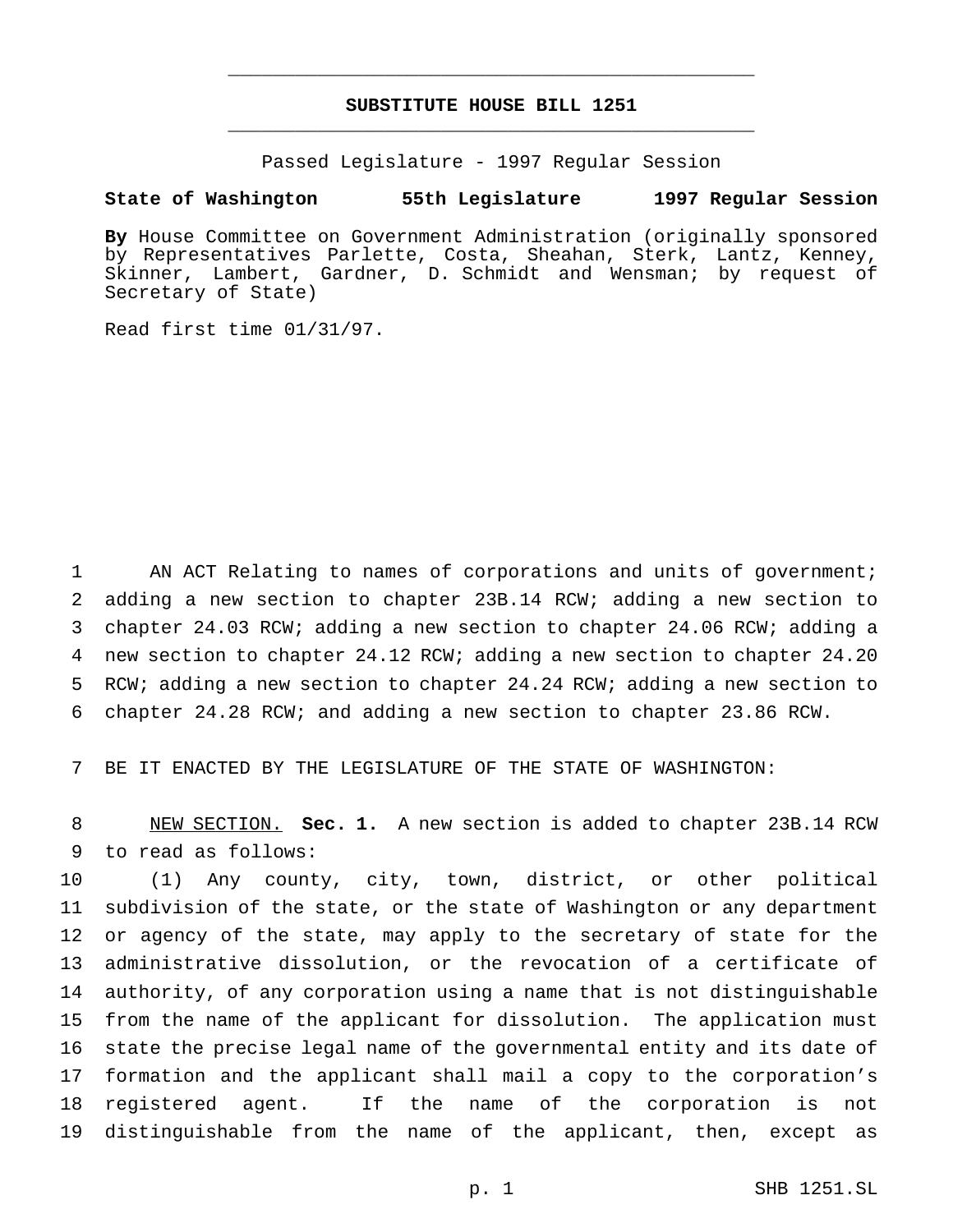provided in subsection (4) of this section, the secretary shall commence proceedings for administrative dissolution under RCW 23B.14.210 or revocation of the certificate of authority. (2) A name may not be considered distinguishable by virtue of: (a) A variation in any of the following designations, or in the order in which the designation appears with respect to other words in the name: "County"; "city"; "town"; "district"; or "department"; (b) The addition of any of the designations listed in RCW 23B.04.010(1)(a); (c) The addition or deletion of an article or conjunction such as "the" or "and" from the same name; (d) Punctuation, capitalization, or special characters or symbols in the same name; or (e) Use of an abbreviation or the plural form of a word in the same name. (3)(a) The following are not distinguishable for purposes of this section: (i) "City of Anytown" and "City of Anytown, Inc."; and (ii) "City of Anytown" and "Anytown City." (b) The following are distinguishable for purposes of this section: (i) "City of Anytown" and "Anytown, Inc."; (ii) "City of Anytown" and "The Anytown Company"; and (iii) "City of Anytown" and "Anytown Cafe, Inc." (4) If the corporation that is the subject of the application was incorporated or certified before the formation of the applicant as a governmental entity, then this section applies only if the applicant for dissolution provides a certified copy of a final judgment of a court of competent jurisdiction determining that the applicant holds a superior property right to the name than does the corporation. (5) The duties of the secretary of state under this section are ministerial. NEW SECTION. **Sec. 2.** A new section is added to chapter 24.03 RCW to read as follows: Section 1 of this act applies to this chapter.

 NEW SECTION. **Sec. 3.** A new section is added to chapter 24.06 RCW to read as follows:

Section 1 of this act applies to this chapter.

SHB 1251.SL p. 2